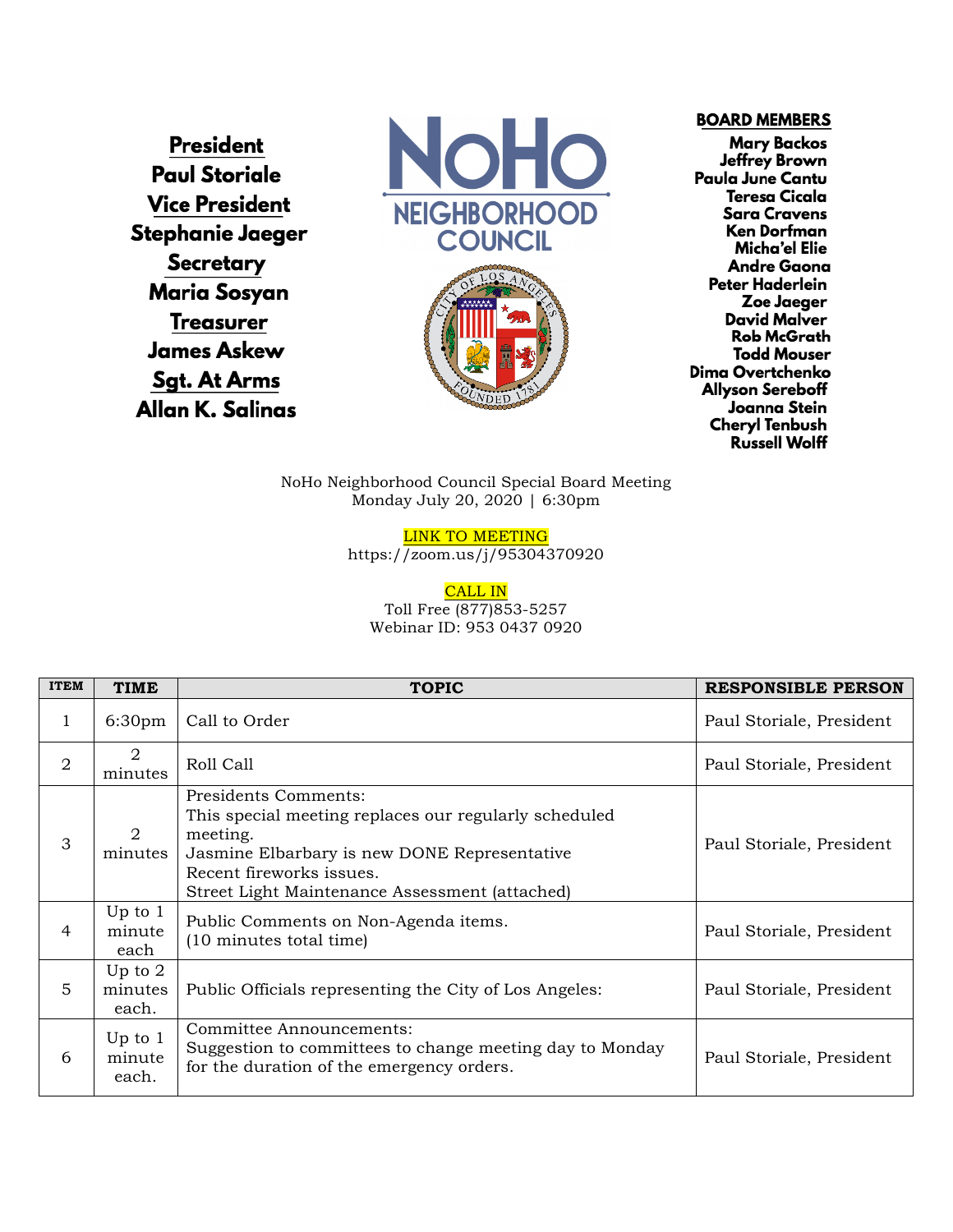| $\overline{7}$ | Up to 5<br>minutes              | Presentation, Discussion, and Possible Action: Review and<br>Approve June MER                                                                                                                                                                                                                                                                                                                  | James Askew, Treasurer                          |
|----------------|---------------------------------|------------------------------------------------------------------------------------------------------------------------------------------------------------------------------------------------------------------------------------------------------------------------------------------------------------------------------------------------------------------------------------------------|-------------------------------------------------|
| 8              | Up to $5$<br>minutes            | Presentation, Discussion, and Possible Action: Review and<br>Approve June regular meeting minutes and June special<br>meeting minutes. (attached)                                                                                                                                                                                                                                              | Paul Storiale, President                        |
| 9              | Up to<br>10<br>minutes<br>total | Presentation, Discussion, and Possible Action: Storm Water<br>Capture Program.<br>(5 Minute Presentation)                                                                                                                                                                                                                                                                                      | Christina Holland                               |
| 10             | Up to<br>10<br>minutes          | Presentation, Discussion, and Possible Action: Review and<br>Approve 2020-2021 Budget of \$32,000 for NoHo NC.                                                                                                                                                                                                                                                                                 | James Askew, Treasurer                          |
| 11             | Up to<br>10<br>minutes          | Presentation, Discussion, and Possible Action: Write a CIS in<br>favor of CF-20-0838 (a motion to make Slow Streets program<br>permanent)                                                                                                                                                                                                                                                      | James Askew, PLUT                               |
| 12             | Up to $5$<br>minutes            | Presentation, Discussion, and Possible Action: Appoint 2<br>representatives from NoHo NC board or Stakeholder(s) to the<br>Neighborhood Council LGBTQ+ Alliance.                                                                                                                                                                                                                               | Paul Storiale, President                        |
| 13             | Up to<br>10<br>minutes          | Presentation, Discussion, and Possible Action: Approve up to<br>\$44 to renew the NoHo NC domain name for 2 years.                                                                                                                                                                                                                                                                             | James Askew, PLUT                               |
| 14             | Up to<br>10<br>minutes          | Presentation, Discussion, and Possible Action: Community<br>Impact Statement in support of council file #20-0692: "The<br>Los Angeles Police Department budget cut/disadvantaged and<br>communities of color re-investment" requesting funds be<br>earmarked for the LAPD for fiscal year 2020/2021 be diverted<br>to programs in support persons experiencing homelessness in<br>Los Angeles. | Peter Haderlein, Chair of<br>Homeless Committee |
| 15             | Up to<br>10<br>minutes          | Presentation, Discussion, and Possible Action: Community<br>Impact Statement in support of Council File # 20-0643, which<br>calls for LAHSA and the City of Los Angeles to implement a<br>"scattered-site" permanent supportive housing program that<br>utilizes underused or unused privately owned residences.                                                                               | Peter Haderlein, Chair of<br>Homeless Committee |
| 16             | Up to<br>10<br>Minutes          | Presentation, Discussion, and Possible Action: The NoHo<br>Neighborhood Council supports Black Lives Matter.                                                                                                                                                                                                                                                                                   | Cosby Siringi and Jack<br>Kelly                 |
| 17             | Up to 5<br>minutes              | Presentation, Discussion, and Possible Action: Write a letter to<br>Councilman Paul Krekorian requesting that LADOT establish<br>a DASH bus between NoHo West and North Hollywood Red<br>Line Metro Station.                                                                                                                                                                                   | James Askew, PLUT                               |
| 18             | Up to $5$<br>minutes            | Presentation, Discussion, and Possible Action: up to \$75 to<br>replace computer missing part. Power Cord.                                                                                                                                                                                                                                                                                     | Paul Storiale, President                        |
| 19             | Up to $5$<br>minutes            | Presentation, Discussion, and Possible Action: Up to \$350.00<br>for Microsoft Word for 2 NoHo NC Computers.                                                                                                                                                                                                                                                                                   | Paul Storiale, President                        |
| 20             | Up to 5<br>minutes              | Presentation, Discussion, and Possible Action: STANDING<br>RULES CHANGE: To establish the Bylaws, Elections, and<br>Government (BEG) Committee.<br>Currently, the executive committee is responsible for Bylaws<br>and Elections. This change would ensure that the community<br>can join the committee.                                                                                       | Paul Storiale, President                        |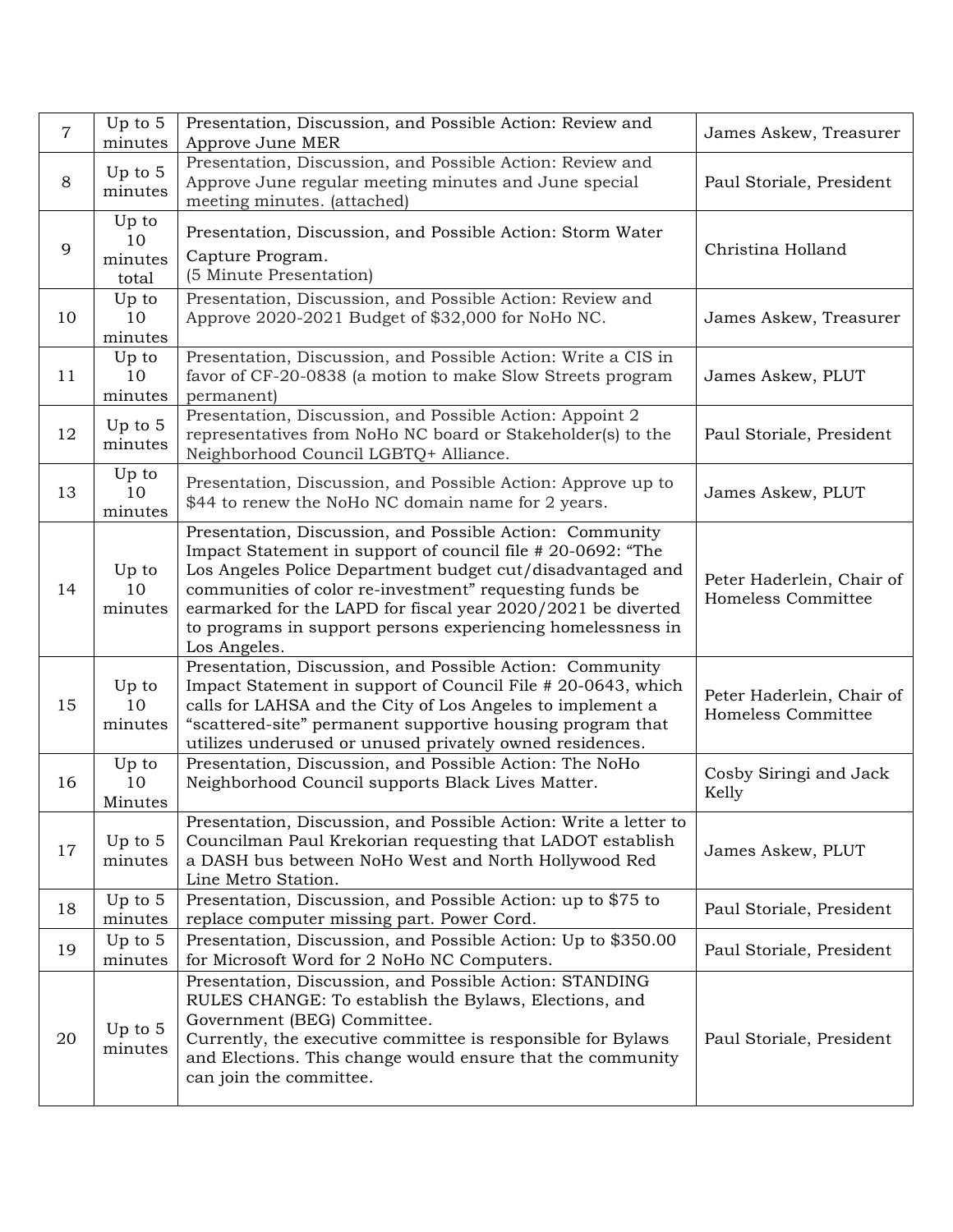|    |        | Bylaws, Elections, and Government Committee:<br>Proposes recommendation of additions and changes to NoHo<br>NC Standing Rules and Bylaws.<br>Responsible for Procedures and Preparation for NoHo NC<br>Elections. Additionally, this committee will make<br>recommendations to our city officials regarding matters<br>regionally and statewide that affect the NoHo Community.<br>This addition will also strike out part of Section B7 of the<br>standing rules labeled "Executive Committee".<br>(AMENDED 8-13-18) Also responsible for Review and<br>recommend Bylaw and Standing Rule |                          |
|----|--------|--------------------------------------------------------------------------------------------------------------------------------------------------------------------------------------------------------------------------------------------------------------------------------------------------------------------------------------------------------------------------------------------------------------------------------------------------------------------------------------------------------------------------------------------------------------------------------------------|--------------------------|
|    |        | amendments as needed. Plan and makes arrangement for<br>NoHo NC elections.                                                                                                                                                                                                                                                                                                                                                                                                                                                                                                                 |                          |
| 21 | minute | President's Closing Comments<br>Youth Representative Seat<br>$\bullet$                                                                                                                                                                                                                                                                                                                                                                                                                                                                                                                     | Paul Storiale, President |
|    |        | Meeting Adjourned<br>$\bullet$<br>Next Meeting will be on August 10 <sup>th</sup> at 6:30pm                                                                                                                                                                                                                                                                                                                                                                                                                                                                                                | Paul Storiale, President |

# THE FOLLOWING IS IN REGARDS TO ALL BOARD MEETINGS AND COMMITTEE MEETINGS

**PUBLIC INPUT AT ALL MEETINGS** – The public is requested to fill out a "Speaker Card" to address the Board on any agenda item before the Board takes an action on an item. Comments from the public on agenda items will be heard only when the respective item is being considered. Comments from the public on other matters not appearing on the agenda that are within the Board's jurisdiction will be heard during the General Public Comment period. Please note that under the Brown Act, the Board is prevented from acting on a matter that you bring to its attention during the General Public Comment period; however, the issue raised by a member of the public may become the subject of a future Board meeting. Public comment is limited to 1 minute per speaker, unless adjusted by the presiding officer of the Board.

**PUBLIC POSTING OF AGENDAS** - MTNHNC agendas are posted for public review as follows:

- North Hollywood Regional Library 5211 Tujunga Blvd. North Hollywood
- Senior Citizens Center 5301 Tujunga Blvd. North Hollywood.
- www.NoHoNC.org
- You can also receive our agendas via email by subscribing to L.A. City's Early Notification System at http://www.lacity.org/government/Subscriptions/NeighborhoodCouncils/index.htm

**THE AMERICAN WITH DISABILITIES ACT** - As a covered entity under Title II of the Americans with Disabilities Act, the City of Los Angeles does not discriminate on the basis of disability and, upon request, will provide reasonable accommodation to ensure equal access to its programs, services and activities. Sign language interpreters, assistive listening devices and other auxiliary aids and/or services, may be provided upon request. To ensure availability of services, please make your request at least 3 business days (72 hours) prior to the meeting you wish to attend by contacting Paul Storiale, Board President, via email: NoHoPresident@gmail.com

**PUBLIC ACCESS OF RECORDS** – In compliance with Government Code section 54957.5, non-exempt writings that are distributed to a majority or all of the board in advance of a meeting may be viewed at our website: NoHoNC.org or at the scheduled meeting. In addition, if you would like a copy of any record related to an item on the agenda, please contact Paul Storiale, Board President, via email NoHoPresident@gmail.com

**RECONSIDERATION AND GRIEVANCE PROCESS** – For information on the MTNHNC's process for board action reconsideration, stakeholder grievance policy, or any other procedural matters related to this Council, please consult the NoHo NC Bylaws. The Bylaws are available at our Board meetings and our website www.NoHoNC.org.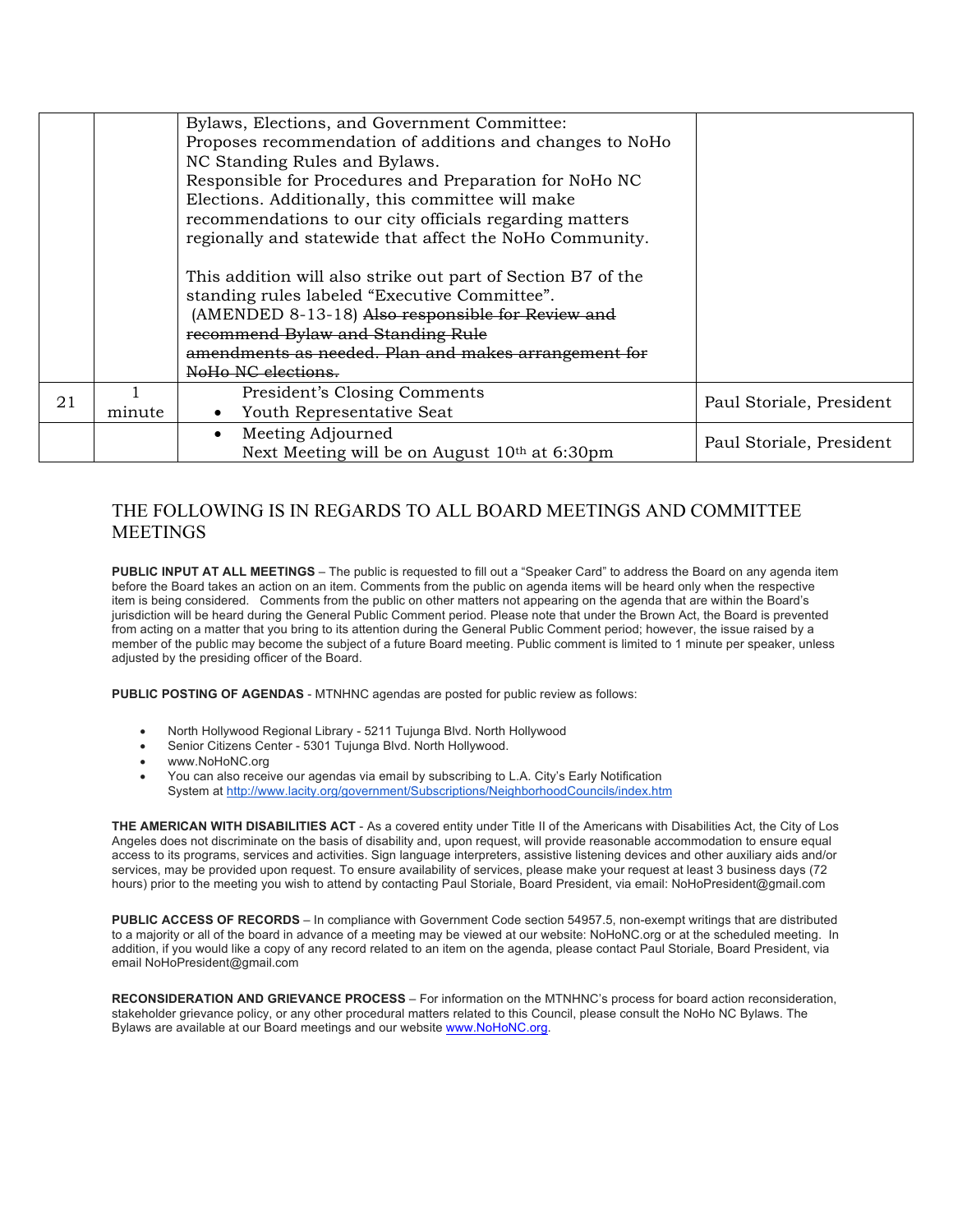REMOVAL WARNING: ANY PERSON WHO INTERFERES WITH THE CONDUCT OF A NEIGHBORHOOD COUNCIL MEETING BY WILLFULLY INTERRUPTING AND/OR DISRUPTING THE MEETING IS SUBJECT TO REMOVAL. A PEACE OFFICER MAY BE REQUESTED TO ASSIST WITH THE REMOVAL BY THE NEIGHBORHOOD COUNCIL. ANY PERSONS WHO RESISTS REMOVAL BY A PEACE OFFICER IS SUBJECT TO ARREST AND PROSECUTION. Penal Code Section 403, Penal Code Section 602.1(b)

## N**O HO NEIGHBORHOOD COUNCIL MINUTES Community Board Meeting Monday, June 8, 2020 7:00 P.M. Via Zoom**

Г

| Item#          | <b>Topic</b>                                                                                                                                                                                                                                                                                                                                                          |
|----------------|-----------------------------------------------------------------------------------------------------------------------------------------------------------------------------------------------------------------------------------------------------------------------------------------------------------------------------------------------------------------------|
| $\mathbf{1}$   | <b>Call to Order</b>                                                                                                                                                                                                                                                                                                                                                  |
|                | Meeting was called to order at 7:07pm.                                                                                                                                                                                                                                                                                                                                |
| $\overline{2}$ | <b>Board Roll Call</b>                                                                                                                                                                                                                                                                                                                                                |
|                | 21 Present: James Askew, Mary Backos, Jeffrey Brown, Paula June Cantu, Teresa Cicala, Sara Cravens. Ken Dorfman,<br>Micha'el Elie, Andre Gaona, Peter Haderlein, Stephanie Jaeger, Rob McGrath, David Malver, Todd Mouser, Dima<br>Overtchenko, Allan Salinas, Allyson Sereboff, Joanna Stein, Paul Storiale, Cheryl Tenbush, Russell Wolff<br>1 Absent: Maria Sosyan |
| 3              | <b>President's Opening Comments:</b>                                                                                                                                                                                                                                                                                                                                  |
|                | <b>Report on the 2020 Community Survey</b><br><b>LGBTQ Alliance for Neighborhood Councils</b>                                                                                                                                                                                                                                                                         |
|                | President, Paul Storiale dedicated the meeting to George Floyd and all the victims of injustices on people of color acro<br>the country. There was a moment of silence in honor of George Floyd.                                                                                                                                                                      |
|                | Report on the 2020 Community Survey was given. The survey is on the website.<br>Two people representing NoHo NC will be at the LGBTQ Alliance for Neighborhood Councils.                                                                                                                                                                                              |
| 4              | <b>Public Comments on Non-Agenda Items</b>                                                                                                                                                                                                                                                                                                                            |
|                | David Scott – Made a public comment.                                                                                                                                                                                                                                                                                                                                  |
|                | Mary Kenny – She encouraged the Neighborhood Council to initiate a CIS for protection of home owners, eviction and<br>foreclosure moratoriums, protection for worker, the unhoused and undocumented.                                                                                                                                                                  |
|                | Logan Leaf - Black Lives Movement organizer.<br>He urged the NC, Paul Krekorian, City Council to work with the organization to defund LAPD.                                                                                                                                                                                                                           |
|                | Angela – She stated she has lived in arts district for 10 years. Landlords that are not responsive to tenants concerns are<br>not wanted in the neighborhood.                                                                                                                                                                                                         |
|                | Jason He commented on the police funding and adopting the people's budget for L.A. and encouraged board<br>members and stakeholder to join the protests.                                                                                                                                                                                                              |
|                | Protest organizers encouraged stakeholders to adopt the people's budget, and join the protests.                                                                                                                                                                                                                                                                       |
|                | Sara Cravens – She voiced her support for the wonderful organizers of the NoHo Black Lives Matter. Sunscreen, hand<br>sanitizers, Gatorade are needed by the protesters.                                                                                                                                                                                              |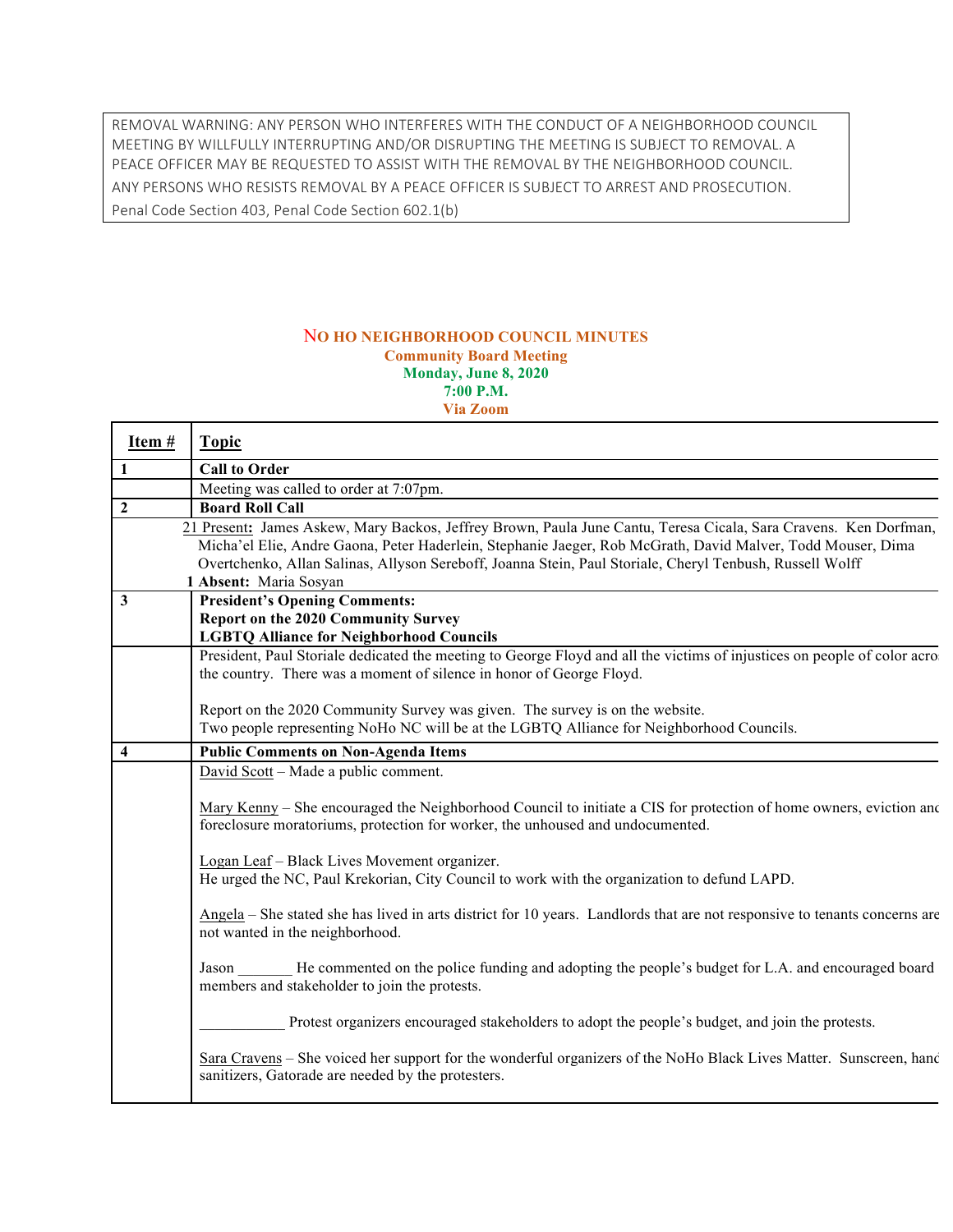|                  | Jeffrey Brown - He stated he supports the protest organizers.                                                                                                                                                                                                                                                                                                                                                                                                                                                                                                                                                                                                                                                                                                                                                                                                                                                                                                                                                                                                                                                                                                                                                      |
|------------------|--------------------------------------------------------------------------------------------------------------------------------------------------------------------------------------------------------------------------------------------------------------------------------------------------------------------------------------------------------------------------------------------------------------------------------------------------------------------------------------------------------------------------------------------------------------------------------------------------------------------------------------------------------------------------------------------------------------------------------------------------------------------------------------------------------------------------------------------------------------------------------------------------------------------------------------------------------------------------------------------------------------------------------------------------------------------------------------------------------------------------------------------------------------------------------------------------------------------|
| 5                | <b>PUBLIC OFFICIALS SPEAKERS</b><br>Caroline Menjivar – Mayor Garcetti's Office - The City Attorney will not be sending to jail the protestors who ignored<br>the curfew. The Governor has announced the opening of another section of businesses as June $12th$ .<br>It is very important to respond to the Census.<br>Morgan Sulton - Paul Krekorian's Office<br>LAPD Budget will be brought up on June 15 <sup>th</sup> . Twenty-five intersections have been sent to DOT.<br>Homelessness had decreased.<br>Freddie Cupen-Ames - Department of Neighborhood Empowerment<br>Fiscal year 2020-2021 budget is 2.5 million, which is a reduction of 1.3 million from last fiscal year.<br>The next fiscal year there will be furloughs for city employees.<br>Robert's Rules Made Simple Workshop is Monday, July 27 <sup>th</sup> from 6:00-8:00pm.<br>Deadline for any amendments to By-laws is June 5 <sup>th</sup> .<br>City Clerk extended the deadline for Funding Program Training from June $30th$ to September $30th$ .<br>Check payment request deadline is June 15 <sup>th</sup><br>Credit Card transaction deadline is June 20 <sup>th</sup><br>Encumbrance Requests deadline is June 30 <sup>th</sup> |
| 6                | Presentation, Discussion and Possible Action: Review and Approve 2020-2021 Budget of \$32,000 for NoHo NC                                                                                                                                                                                                                                                                                                                                                                                                                                                                                                                                                                                                                                                                                                                                                                                                                                                                                                                                                                                                                                                                                                          |
|                  | Allan Salinas<br>21 Ayes: James Askew, Mary Backos, Jeffrey Brown. Paula June Cantu, Teresa Cicala, Sara Cravens. Ken Dorfman,<br>Micha'el Elie, Andre Gaona, Peter Haderlein, Stephanie Jaeger, Rob McGrath, David Malver, Todd Mouser, Dima<br>Overtchenko, Allan Salinas, Allyson Sereboff, Joanna Stein, Paul Storiale, Cheryl Tenbush, Russell Wolff<br>Vote: (21-0-0) Motion Passes                                                                                                                                                                                                                                                                                                                                                                                                                                                                                                                                                                                                                                                                                                                                                                                                                          |
| 7                | Presentation, Discussion, and Possible Action: Review and Approve MERs for Mar 2020, Apr 2020, and May 20.                                                                                                                                                                                                                                                                                                                                                                                                                                                                                                                                                                                                                                                                                                                                                                                                                                                                                                                                                                                                                                                                                                         |
|                  | Allan Salinas brought a motion to approve MERs for Mar 2020, Apr 2020, and May 2020, seconded by Ken Dorfman<br>21 Ayes: James Askew, Mary Backos, Jeffrey Brown. Paula June Cantu, Teresa Cicala, Sara Cravens. Ken Dorfma<br>Micha'el Elie, Andre Gaona, Peter Haderlein, Stephanie Jaeger, Rob McGrath, David Malver, Todd Mouser, Dir<br>Overtchenko, Allan Salinas, Allyson Sereboff, Joanna Stein, Paul Storiale, Cheryl Tenbush, Russell Wolff<br>Vote: (21-0-0) Motion Passes                                                                                                                                                                                                                                                                                                                                                                                                                                                                                                                                                                                                                                                                                                                              |
| 8                | Presentation, Discussion, and Possible Action: \$2000 for mailers to NoHo Residents identical to what was sent i<br>the past. These mailers brought many new faces to our meetings and educated stakeholders on who we are.<br>Item #8 was tabled.                                                                                                                                                                                                                                                                                                                                                                                                                                                                                                                                                                                                                                                                                                                                                                                                                                                                                                                                                                 |
| $\boldsymbol{9}$ | Presentation, Discussion, and Possible Action: Review and Approve encumbrances for 2020-2021 FY                                                                                                                                                                                                                                                                                                                                                                                                                                                                                                                                                                                                                                                                                                                                                                                                                                                                                                                                                                                                                                                                                                                    |
|                  | Peter Haderlein brought a motion to review and approve encumbrances for 2020-2021 FY, seconded by Andre Gaona<br>21 Ayes: James Askew, Mary Backos, Jeffrey Brown. Paula June Cantu, Teresa Cicala, Sara Cravens. Ken Dorfman,<br>Micha'el Elie, Andre Gaona, Peter Haderlein, Stephanie Jaeger, Rob McGrath, David Malver, Todd Mouser, Dima<br>Overtchenko, Allan Salinas, Allyson Sereboff, Joanna Stein, Paul Storiale, Cheryl Tenbush, Russell Wolff<br>Vote: (21-0-0) Motion Passes                                                                                                                                                                                                                                                                                                                                                                                                                                                                                                                                                                                                                                                                                                                          |
| 10               | Presentation, Discussion, and Possible Action: Write a letter supporting road safety improvements on Oxnard<br>Street between Vineland Avenue and Cahuenga Blvd as proposed by LADOT                                                                                                                                                                                                                                                                                                                                                                                                                                                                                                                                                                                                                                                                                                                                                                                                                                                                                                                                                                                                                               |
|                  | <b>Paul Storiale, Allyson Sereboff recused themselves</b><br>Joanna Stein brought a motion to write a letter supporting road safety improvements on Oxnard Street between<br>Vineland Avenue and Cahuenga Blvd as proposed by LADOT, seconded by Russell Wolff<br>19 Ayes: James Askew, Mary Backos, Jeffrey Brown. Paula June Cantu, Teresa Cicala, Sara Cravens. Ken Dorfman,<br>Micha'el Elie, Andre Gaona, Peter Haderlein, Stephanie Jaeger, Rob McGrath, David Malver, Todd Mouser, Dima<br>Overtchenko, Allan Salinas, Joanna Stein, Cheryl Tenbush, Russell Wolff                                                                                                                                                                                                                                                                                                                                                                                                                                                                                                                                                                                                                                          |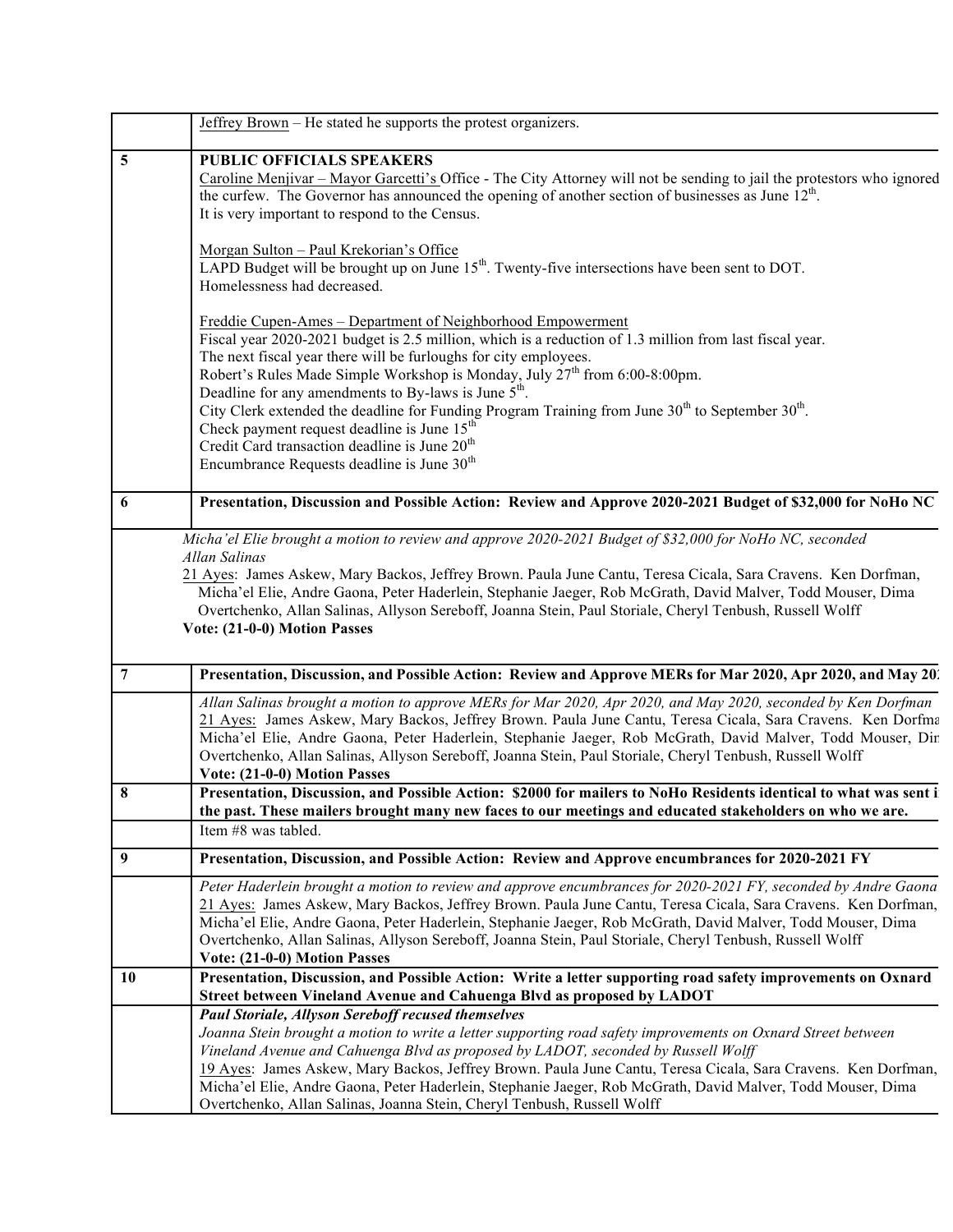|    | 2 Recuses: Paul Storiale, Allyson Sereboff<br>Vote: (19-0-2) Motion Passes                                                                                                                                                   |
|----|------------------------------------------------------------------------------------------------------------------------------------------------------------------------------------------------------------------------------|
| 11 | Presentation, Discussion, and Possible Action: Write a letter of support for a new development at 5553 Tujung:                                                                                                               |
|    | Ave.                                                                                                                                                                                                                         |
|    | Paula June Cantu brought a motion to write a letter of support for a new development at 5553 Tujunga Ave., seconded                                                                                                          |
|    | by Stephanie Jaeger<br>9 Yeas: Paula June Cantu, Ken Dorfman, Dave Malver, Andre Gaona, Todd Mouser, Allyson Sereboff, Rob McGrath                                                                                           |
|    | Joanna Stein, Paul Storiale                                                                                                                                                                                                  |
|    | 10 Nays: Mary Backos, Jeffrey Brown, Teresa Cicala, Sara Cravens, Micha'el Elie, Andre Geoana, Peter Haderlein,                                                                                                              |
|    | Dima Overtchenko, Russell Wolff, Cheryl Tenbush                                                                                                                                                                              |
|    | Vote: (9-10-0) Motion Fails                                                                                                                                                                                                  |
| 12 | Presentation, Discussion, and Possible Action: Write a letter of support for the renewal of existing CUP for                                                                                                                 |
|    | 11050 Magnolia Blvd (The Fat Dog).                                                                                                                                                                                           |
|    | Paul Storiale and Allyson Sereboff recused themselves                                                                                                                                                                        |
|    | David Malver brought a motion to write a letter of support for the renewal of existing CUP for 11050 Magnolia Blvd<br>(The Fat Dog), seconded by James Askew                                                                 |
|    | 19 Ayes: James Askew, Mary Backos, Jeffrey Brown. Paula June Cantu, Teresa Cicala, Sara Cravens. Ken Dorfman,                                                                                                                |
|    | Micha'el Elie, Andre Gaona, Peter Haderlein, Stephanie Jaeger, Rob McGrath, David Malver, Todd Mouser, Dima                                                                                                                  |
|    | Overtchenko, Allan Salinas, Joanna Stein, Cheryl Tenbush, Russell Wolff                                                                                                                                                      |
|    | 2 Recuse: Paul Storiale, Allyson Sereboff                                                                                                                                                                                    |
| 13 | Vote: (19-0-2) Motion Passes<br>Presentation, Discussion, and Possible Action: Write a letter of support for a new CUP for 11020 Magnolia Blv                                                                                |
|    |                                                                                                                                                                                                                              |
|    | Paul Storiale and Allyson Sereboff recused themselves                                                                                                                                                                        |
|    | Stephanie Jaeger brought a motion to write a letter of support for a new CUP for 11020 Magnolia Blvd, seconded by                                                                                                            |
|    | Cheryl Tenbush                                                                                                                                                                                                               |
|    | 19 Ayes: James Askew, Mary Backos, Jeffrey Brown. Paula June Cantu, Teresa Cicala, Sara Cravens. Ken Dorfman,                                                                                                                |
|    | Micha'el Elie, Andre Gaona, Peter Haderlein, Stephanie Jaeger, Rob McGrath, David Malver, Todd Mouser, Dima                                                                                                                  |
|    | Overtchenko, Allan Salinas, Joanna Stein, Cheryl Tenbush, Russell Wolff                                                                                                                                                      |
|    | 2 Recuses: Paul Storiale, Allyson Sereboff<br>Vote: (19-0-2) Motion Passes                                                                                                                                                   |
| 14 | Presentation, Discussion, and Possible Action: Review and Adopt Meeting Minutes from February and May                                                                                                                        |
|    | 2020                                                                                                                                                                                                                         |
|    | James Askew brought a motion to Review and Adopt Meeting Minutes from February and May 2020, seconded by Pau                                                                                                                 |
|    | June Cantu                                                                                                                                                                                                                   |
|    | 20 Ayes: James Askew, Mary Backos, Jeffrey Brown. Paula June Cantu, Teresa Cicala, Sara Cravens. Ken Dorfman,<br>Micha'el Elie, Andre Gaona, Peter Haderlein, Stephanie Jaeger, Rob McGrath, David Malver, Todd Mouser, Dima |
|    | Overtchenko, Allan Salinas, Allyson Sereboff, Paul Storiale, Cheryl Tenbush, Russell Wolff                                                                                                                                   |
|    | 1 Abstention: Joanna Stein                                                                                                                                                                                                   |
|    | Vote: (20-0-1) Motion Passes                                                                                                                                                                                                 |
| 15 | Presentation, Discussion, and Possible Action: Up to \$1800 for 600 NoHo Neighborhood Council masks                                                                                                                          |
|    | Peter Haderlein brought a motion to approve up to \$1800 for 600 NoHo Neighborhood Council masks, seconded by                                                                                                                |
|    | James Askew<br>20 Ayes: James Askew, Mary Backos, Paula June Cantu, Teresa Cicala, Sara Cravens. Ken Dorfman, Micha'el Elie,                                                                                                 |
|    | Andre Gaona, Peter Haderlein, Stephanie Jaeger, Rob McGrath, David Malver, Todd Mouser, Dima Overtchenko, Alla                                                                                                               |
|    | Salinas, Allyson Sereboff, Joanna Stein, Paul Storiale, Cheryl Tenbush, Russell Wolff                                                                                                                                        |
|    | Vote: (20-0-0) Motion Passes                                                                                                                                                                                                 |
| 16 | Presentation, Discussion and Possible Action: Write a CIS regarding Motorized scooters.                                                                                                                                      |
|    | Stephanie Jaeger brought a motion to amend #16 to read that motorized scooters must be docked as the Metro Bikes ar                                                                                                          |
|    | safely parked in accordance with legal provision, seconded by Micha'el Elie<br>Item #16 was tabled.                                                                                                                          |
|    |                                                                                                                                                                                                                              |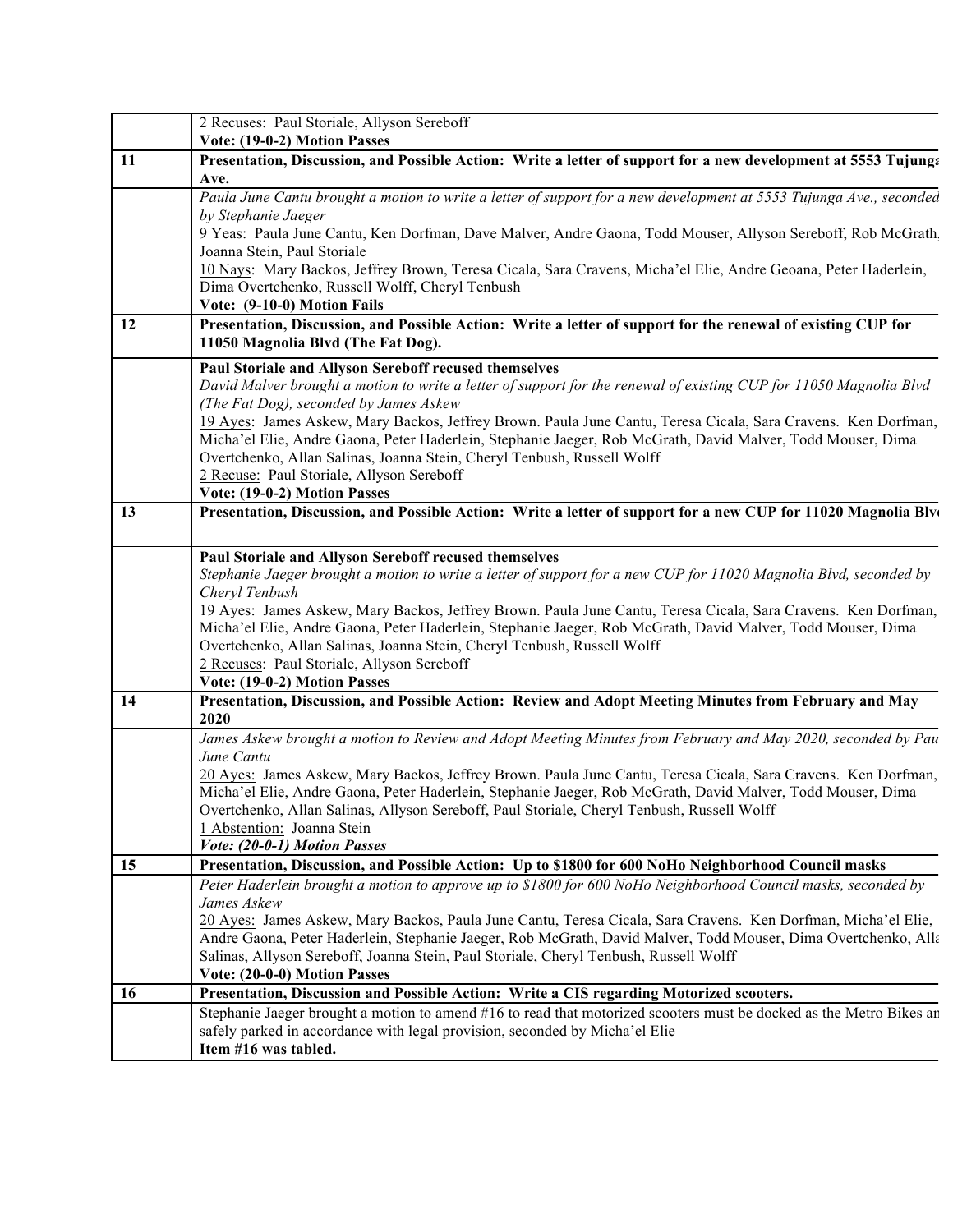| 17 | Presentation, Discussion, and Possible Action: To send a letter of NoHo small business with safety information                                                                                                                      |
|----|-------------------------------------------------------------------------------------------------------------------------------------------------------------------------------------------------------------------------------------|
|    | about reopening                                                                                                                                                                                                                     |
|    |                                                                                                                                                                                                                                     |
|    | Russell Wolff brought a motion to send a letter of NoHo small business with safety information about reopening,<br>seconded by Micha'el Elie                                                                                        |
|    | 20 Ayes: James Askew, Mary Backos, Paula June Cantu, Teresa Cicala, Sara Cravens. Ken Dorfman, Micha'el Elie,                                                                                                                       |
|    | Andre Gaona, Peter Haderlein, Stephanie Jaeger, Rob McGrath, David Malver, Todd Mouser, Dima Overtchenko, Alla                                                                                                                      |
|    | Salinas, Allyson Sereboff, Joanna Stein, Paul Storiale, Cheryl Tenbush, Russell Wolff                                                                                                                                               |
|    | Vote: (20-0-0) Motion Passes                                                                                                                                                                                                        |
| 18 | Presentation, Discussion, and Possible Action: To write a letter to Paul Krekorian, Mayor Eric Garcetti, and th<br>Metro Board to not dismantle the park on the north west corner of Chandler Blvd. and Lankershim Blvd. This       |
|    | park was restored to a replica of what the corner looked like in 1910.                                                                                                                                                              |
|    | James Askew brought a motion to write a letter to Paul Krekorian, Mayor Eric Garcetti, and the Metro Board to not                                                                                                                   |
|    | dismantle the park on the north west corner of Chandler Blvd. and Lankershim Blvd. This park was restored to a                                                                                                                      |
|    | replica of what the corner looked like in 1910, seconded by Dima Overtchenko                                                                                                                                                        |
|    | 17 Ayes: Mary Backos, Paula June Cantu, Teresa Cicala, Sara Cravens, Ken Dorfman, Micha'el Elie, Andre Gaona,<br>Peter Haderlein, Stephanie Jaeger, Dima Overtchenko, Allan Salinas, Allyson Sereboff, Joanna Stein, Paul Storiale, |
|    | Cheryl Tenbush, Russell Wolff                                                                                                                                                                                                       |
|    | 3 Nays: Todd Mouser, Rob McGrath, James Askew                                                                                                                                                                                       |
|    | 1 Abstention: David Malver                                                                                                                                                                                                          |
|    | Vote: (17-3-1) Motion Passes                                                                                                                                                                                                        |
|    |                                                                                                                                                                                                                                     |
| 19 | <b>Budget Advocate Report</b><br>Budget Advocate Report was given by Peter Haderlein. Email: Peter.haderlein.nohonc@gmail.com                                                                                                       |
| 20 | Presentation, Discussion, and Possible Action: Committee to file a community impact statement in support of                                                                                                                         |
|    | City Council File 20-0215, requesting additional outreach and services funding for persons experiencing                                                                                                                             |
|    | homelessness in CD 2                                                                                                                                                                                                                |
|    | James Askew brought a motion to file a community impact statement in support of City Council File 20-0215, requestin                                                                                                                |
|    | additional outreach and services funding for persons experiencing homelessness in CD 2, seconded by Mary Backos                                                                                                                     |
|    | 20 Ayes: James Askew, Mary Backos, Paula June Cantu, Teresa Cicala, Sara Cravens, Ken Dorfman, Micha'el Elie,                                                                                                                       |
|    | Andre Gaona, Peter Haderlein, Stephanie Jaeger, Rob McGrath, David Malver, Todd Mouser, Dima Overtchenko, Alla                                                                                                                      |
|    | Salinas, Allyson Sereboff, Joanna Stein, Paul Storiale, Cheryl Tenbush, Russell Wolff<br>Vote: (20-0-0) Motion Passes                                                                                                               |
| 21 | Presentation, Discussion, and Possible Action: Committee to file a community impact statement in support of                                                                                                                         |
|    | City Council File 20-0488, requesting action and updates on PROJECT ROOMKEY (passed Homeless                                                                                                                                        |
|    | Committee unanimously)                                                                                                                                                                                                              |
|    | Dima Overtchenko brought a motion to file a community impact statement in support of City Council File 20-0488,                                                                                                                     |
|    | requesting action and updates on PROJECT ROOMKEY (passed Homeless Committee unanimously), seconded by Ma                                                                                                                            |
|    | <b>Backos</b><br>20 Ayes: James Askew, Mary Backos, Paula June Cantu, Teresa Cicala, Sara Cravens, Ken Dorfman, Micha'el Elie,                                                                                                      |
|    | Andre Gaona, Peter Haderlein, Stephanie Jaeger, Rob McGrath, David Malver, Todd Mouser, Dima Overtchenko, Alla                                                                                                                      |
|    | Salinas, Allyson Sereboff, Joanna Stein, Paul Storiale, Cheryl Tenbush, Russell Wolff                                                                                                                                               |
|    | Vote: (20-0-0) Motion Passes                                                                                                                                                                                                        |
| 22 | <b>Board Member Announcements</b>                                                                                                                                                                                                   |
|    | <b>COMMITTEE ANNOUNCEMENTS</b>                                                                                                                                                                                                      |
|    | <b>Committee Announcements on Time and Location of Next Meeting</b>                                                                                                                                                                 |
|    | Arts, Parks, and Beautification                                                                                                                                                                                                     |
|    | Paula June Cantu - No report was given.                                                                                                                                                                                             |
|    |                                                                                                                                                                                                                                     |
|    | <b>Homeless Committee</b><br>Peter Haderlein - The committee will meet Tues, June 16 <sup>th</sup> at 6:30pm. via zoom                                                                                                              |
|    |                                                                                                                                                                                                                                     |
|    | <b>Outreach Committee and Ad Hock Committee</b>                                                                                                                                                                                     |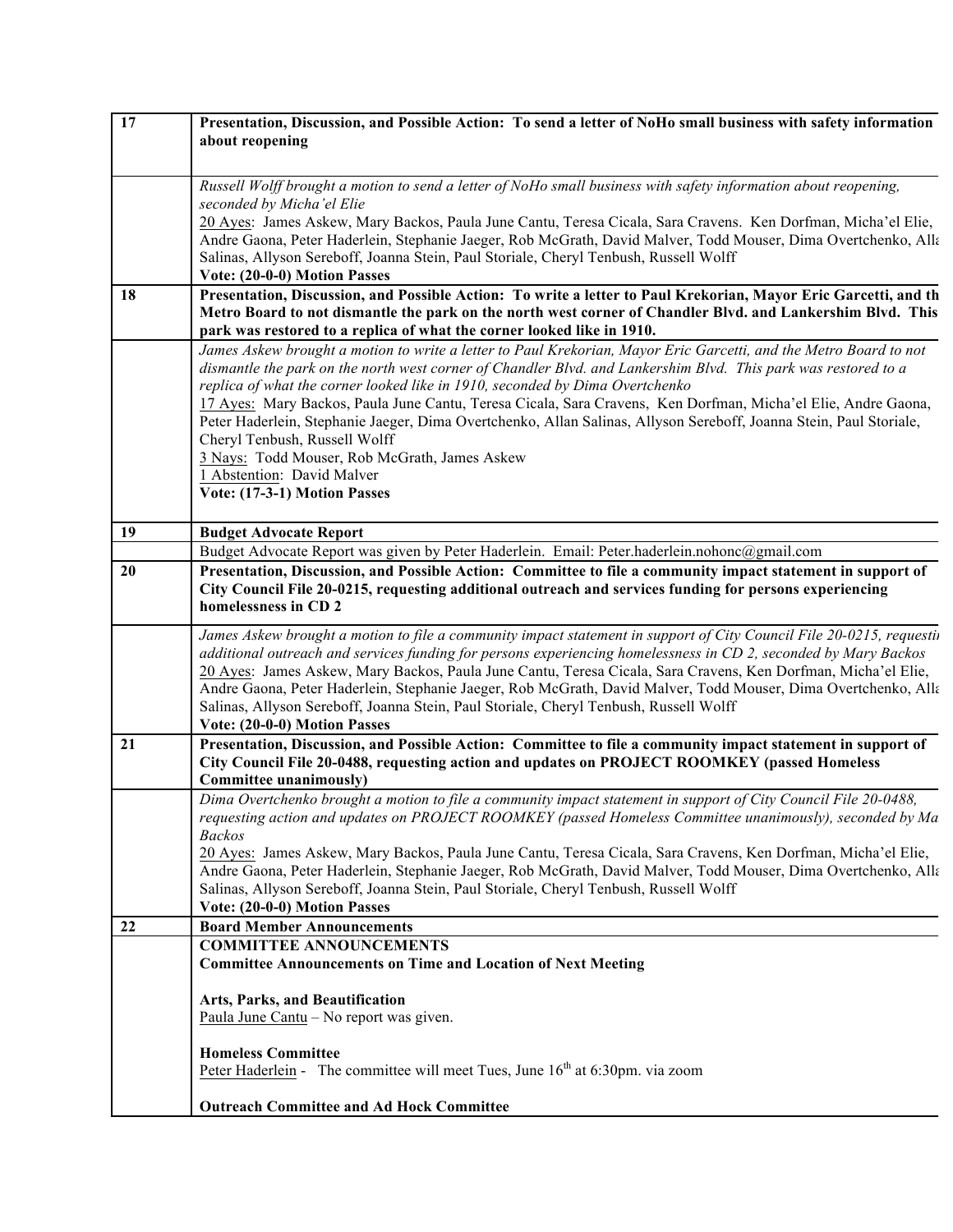|    | Russell Wolf – The Outreach Committee is the first Monday of the month at 6:30pm via zoom      |
|----|------------------------------------------------------------------------------------------------|
|    | Small Business Meeting is the first Monday of every month.                                     |
|    |                                                                                                |
|    | Planning, Land-Use and Transportation                                                          |
|    | James Askew – The Committee will meet on June $18th$ at 7:00pm via zoom.                       |
|    |                                                                                                |
|    | <b>Public Safety and Emergency Preparedness</b>                                                |
|    | Stephanie Jaeger – The Committee will meet the fourth Thursday of the month at 6:30pm via zoom |
|    |                                                                                                |
| 23 | <b>President's Closing Comments</b>                                                            |
|    | Absentees and Tardiness at NoHo NC meetings.                                                   |
|    | Special Meeting on June 29, 2020                                                               |
|    | Board Members were thanked for their participation.                                            |
| 24 | Meeting Adjourned at 8:56pm                                                                    |

### N**O H0 NEIGHBORHOOD COUNCIL MINUTES Community Board Meeting Monday, June 29, 2020 6:30 P.M. Via Zoom**

| Item # | <b>Topic</b>                                                                                                                                                                                                                                                                                                                                                                      |
|--------|-----------------------------------------------------------------------------------------------------------------------------------------------------------------------------------------------------------------------------------------------------------------------------------------------------------------------------------------------------------------------------------|
| 1      | <b>Call to Order</b>                                                                                                                                                                                                                                                                                                                                                              |
|        | Meeting was called to order at 6:40pm.                                                                                                                                                                                                                                                                                                                                            |
| 2      | <b>Board Roll Call</b>                                                                                                                                                                                                                                                                                                                                                            |
|        | 20 Present: James Askew, Mary Backos, Jeffrey Brown, Paula June Cantu, Teresa Cicala, Sara Cravens. Ken Dorfman,<br>Micha'el Elie, Andre Gaona, Peter Haderlein, Stephanie Jaeger, Zoe Jaeger, Rob McGrath, David Malver, Dima<br>Overtchenko, Allan Salinas, Allyson Sereboff, Paul Storiale, Cheryl Tenbush, Russell Wolff<br>3 Absent: Maria Sosyan, Todd Mouser, Joanna Stein |
| 3      | <b>President's Opening Comments:</b>                                                                                                                                                                                                                                                                                                                                              |
|        | There were no comments.                                                                                                                                                                                                                                                                                                                                                           |
| 4      | PUBLIC OFFICIALS SPEAKERS<br>Lea Gonzales - Tony Cardenas<br>Discussed: Economic Impact Payment, SBA loans (PPP). The art completion is closed and the winner resides in<br>Panorama City.                                                                                                                                                                                        |
| 5      | Presentation, Discussion and Possible Action: Planning, Land Use & Transportation Presentation.                                                                                                                                                                                                                                                                                   |
|        | Presentation was given by Adrienne Asadoorian.                                                                                                                                                                                                                                                                                                                                    |
| 6      | <b>Discussion: Fireworks in our community</b>                                                                                                                                                                                                                                                                                                                                     |
|        | LAPD Ramirez and Gonzales talked about what the North Hollywood Division is doing about the fireworks problem.                                                                                                                                                                                                                                                                    |
| 7      | Presentation & Discussion: Board discussion about remainder of 2020-2021. Committee goals and Upcoming<br>Elections and Issues in our community that need attention by committee chairs.                                                                                                                                                                                          |
|        | James Askew – PLUT Committee – They are speaking to cannabis dispensary applicants and work to encourage<br>developers to bring affordable housing to their projects.                                                                                                                                                                                                             |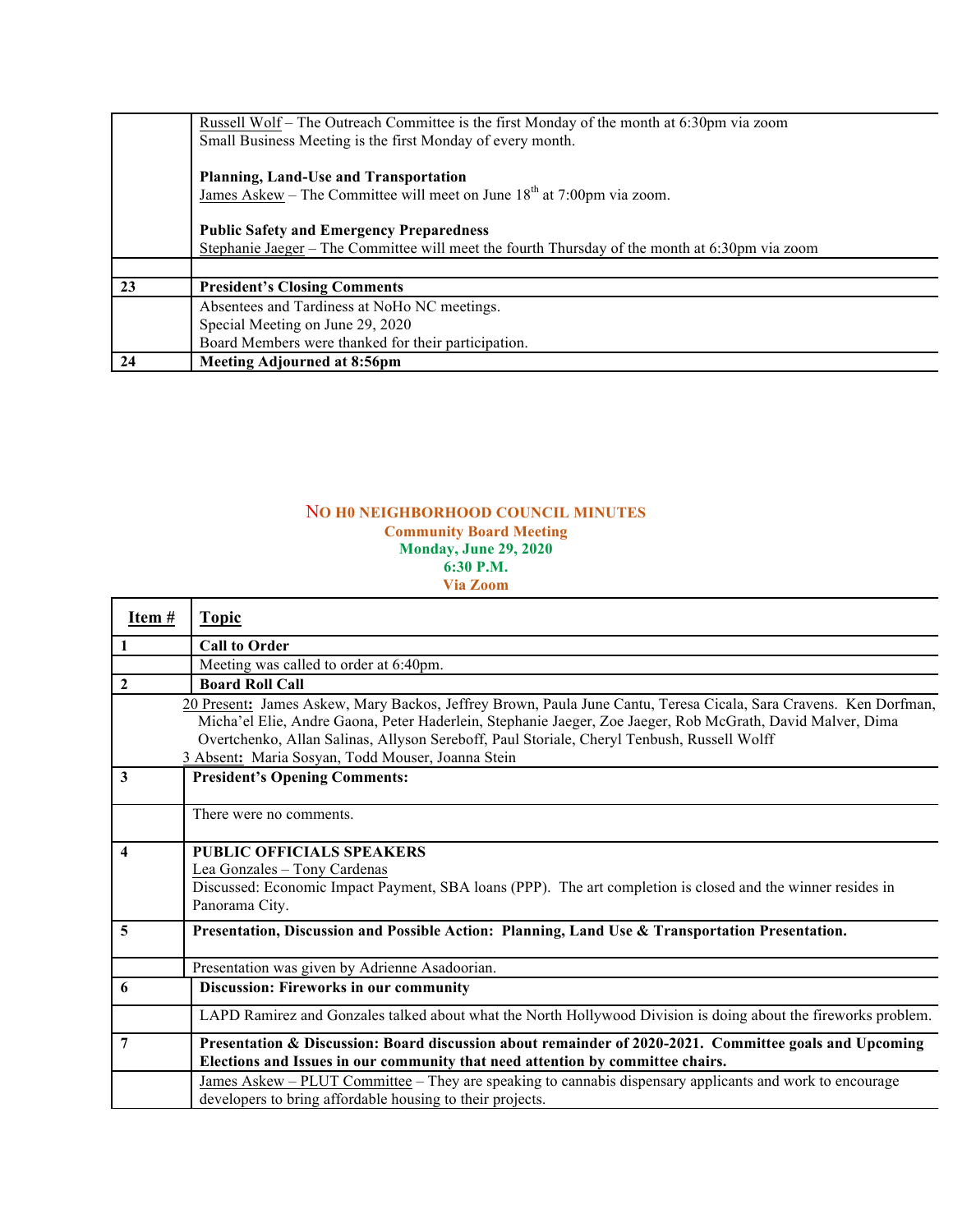|    | Advocates for Slow Streets in the community, reach out to schools to receive MPG's.                                                                                                                                                                                                                                                                          |
|----|--------------------------------------------------------------------------------------------------------------------------------------------------------------------------------------------------------------------------------------------------------------------------------------------------------------------------------------------------------------|
|    | Stephanie Jaeger – Public Safety Committee – Explore how the committee can have more of a voice. Valley Village di<br>a useful Webinar on addiction prevention and support to renters. NoHo might do some type of educational types of<br>forums.                                                                                                            |
|    | Paula June Cantu - Arts, Parks & Beautification Committee - Meets the fourth Monday of the month.<br>The challenge is getting people together during Covid. Reach out to neighbors and ask what they need. Attend Black<br>Lives Matter and Pride Events to have people get involved with the Neighborhood Council,                                          |
|    | Peter Haderlein – Homeless Committee – Homeless count is up 14% from last year in Los Angeles.<br>Educate the public regarding Renter's Rights, do more zoom based training, drive through donation drop offs, going<br>door to door asking for donations, flyers. lobby public officials, start more on-line services, support Safer Streets<br>Initiative. |
|    | Russell Wolff - Outreach & Ad Hoc Small Business Community<br>Continue to grow outreach with more on-line presence, more get togethers for community on-line events.                                                                                                                                                                                         |
|    | Micha'el Elie – Have a check in station, wear masks, create more activities like drive-in movies, movies in the parks, s<br>up banners, Facebook live, lobby public officials, talk to city officials, some people may not have access to the internet                                                                                                       |
|    |                                                                                                                                                                                                                                                                                                                                                              |
|    | Sara Cravens – Drop Box of items the community could use, freeze rent and mortgage, more committee involvement in<br>trying to get more stakeholders to get involved in committee meetings. movies in the park with social distancing<br>masked events                                                                                                       |
|    | Set up a table in the park and pass out outreach items, discussion video representatives in community ask for funding,                                                                                                                                                                                                                                       |
|    | Alan Salinas – domestic violence, soup clinics, educational packets for domestic violence in English and Spanish, How<br>to write a letter to the landlord to give a break.                                                                                                                                                                                  |
|    | $Dima$ Overtchenko – Using social media to get folks involved.                                                                                                                                                                                                                                                                                               |
|    | Cheryl Tenbush - She gave her email address if anyone wants to reach out to her. cheryltenbush@gmail.com                                                                                                                                                                                                                                                     |
|    | Ken Dorfman – Committee needs to focus on the increase in street racing, pot holes, increase in motorcycle noise.                                                                                                                                                                                                                                            |
|    | Peter Haderlein – Community Impact Statements                                                                                                                                                                                                                                                                                                                |
| 8  | Paul Storiale – Go to other Neighborhood Councils, Empower LA to find out when the meetings are.<br><b>Budget Advocate Report:</b>                                                                                                                                                                                                                           |
|    |                                                                                                                                                                                                                                                                                                                                                              |
|    | Peter can now vote as a Budget Advocate on the motions, and give input into the White Papers.<br>Freddy Cupen-Ames stated that Budget Advocates make an input regarding the White Paper.-                                                                                                                                                                    |
| 9  | Public Comments on Non-Agenda items.                                                                                                                                                                                                                                                                                                                         |
|    | Matthew Fine - North Hollywood Park is doing an awesome job of representing Black Lives Matter.                                                                                                                                                                                                                                                              |
|    | Metro Bikes went up in homeless encampments and Slow Streets.                                                                                                                                                                                                                                                                                                |
|    | Tye - public comment (Read by Paul Storiale) stated maybe the officers' response to the fireworks was not soon enoug.                                                                                                                                                                                                                                        |
|    | to conduct the proper response. He wondered if the local offices are in tune with the Citizen App.                                                                                                                                                                                                                                                           |
| 10 | <b>Board Comments on Non-Agenda items</b>                                                                                                                                                                                                                                                                                                                    |
|    | No comments were made.                                                                                                                                                                                                                                                                                                                                       |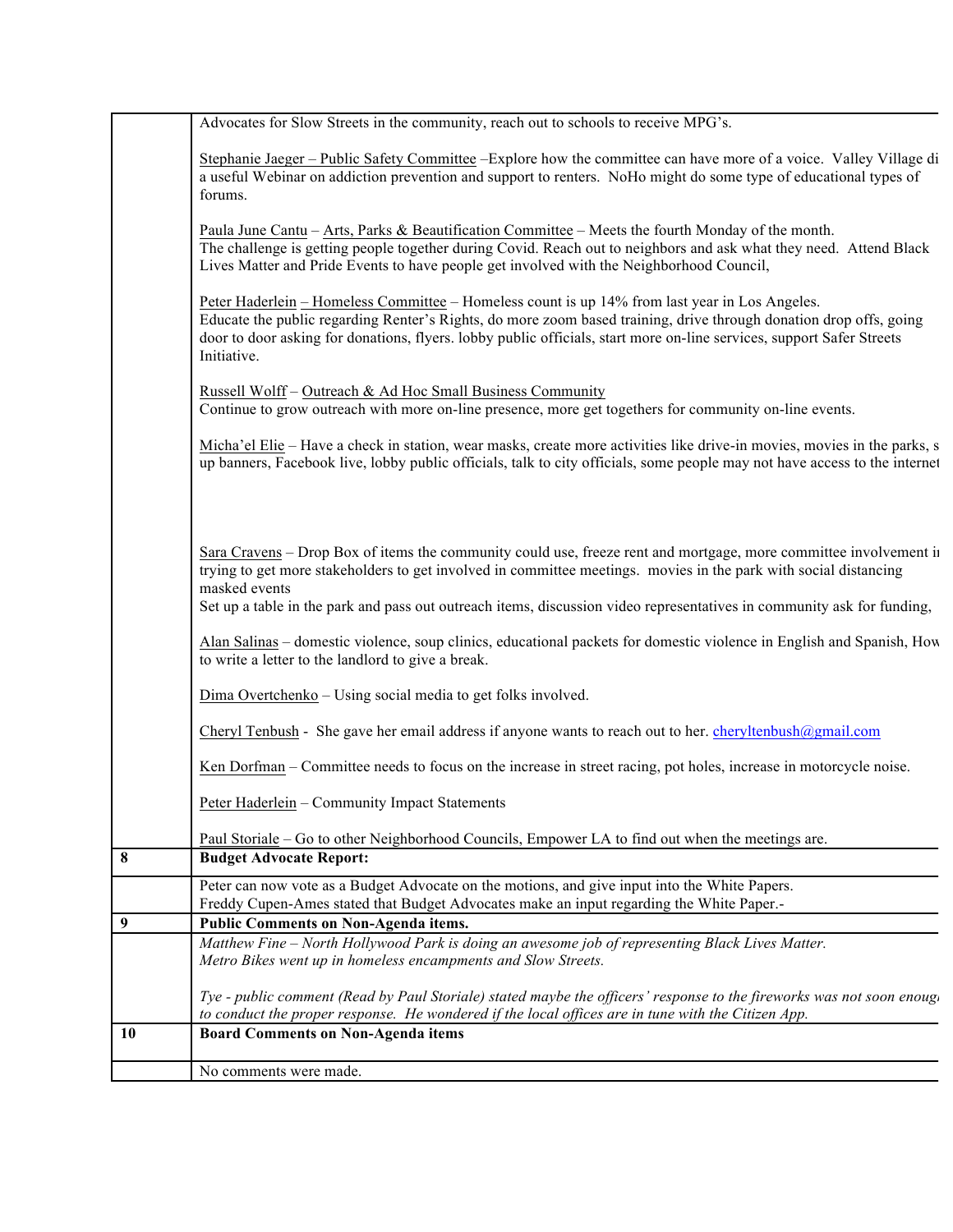| 11 | <b>President's Closing Comments:</b>                                                                        |
|----|-------------------------------------------------------------------------------------------------------------|
|    | There will b e a July 13 Regular Board Meeting                                                              |
|    |                                                                                                             |
|    | Due to the Corona Virus there will be a July $13th$ meeting,                                                |
|    | The NC items in the storage at the Senior Center needs to be moved to another storage area for safekeeping. |
|    | Contact a Chair of a Committee to add an item to the Agenda.                                                |
| 12 | <b>Meeting Adjourned</b>                                                                                    |
|    |                                                                                                             |
| 24 | Meeting Adjourned at 8:56pm                                                                                 |

#### **COUNCIL DISTRICT 2**

#### **NOHO NEIGHBORHOOD COUNCIL AREA**

This is to notify you that we are processing the following proposed Street Lighting Maintenance Assessment District.

In accordance with Proposition 218, we are forwarding the following project to the City Council for adoption of respective ordinances and reports. Related hearings and an assessment ballot proceeding for each project will also be scheduled.

### **"MAGNOLIA BLVD & VINELAND AVE NO. 1 LIGHTING DISTRICT"**

MAGNOLIA BOULEVARD, from the intersection of Cahuenga Boulevard to the intersection of Vineland Avenue,

CRANER AVENUE, from the intersection of Magnolia Boulevard to 120' north of the centerline of Magnolia Boulevard,

CLEO AVENUE, from the intersection of Magnolia Boulevard to 120' north of the centerline of Magnolia Boulevard,

SATSUMA AVENUE, from the intersection of Magnolia Boulevard to 120' north of the centerline of Magnolia Boulevard,

HARMONY AVENUE, from the intersection of Magnolia Boulevard to 120' north of the centerline of Magnolia Boulevard,

DENNY AVENUE, from the intersection of Magnolia Boulevard to 120' north of the centerline of Magnolia Boulevard,

CARTWRIGHT AVENUE, from the intersection of Magnolia Boulevard to 120' north and 120' south of the centerline of Magnolia Boulevard,

WILLOW CREST AVENUE, from the intersection of Magnolia Boulevard to 120' north and 120' south of the centerline of Magnolia Boulevard,

CAHUENGA BOULEVARD, from the intersection of Magnolia Boulevard to 120' north of the centerline of Magnolia Boulevard,

**If you would like the ballot for the project listed above to be translated into another language, please inform us immediately**. The Bureau will attempt to honor all requests for another language provided a translator is accessible.

Per legal requirements of Proposition 218, the Bureau of Street Lighting is not allowed to campaign for any proposed lighting district. However, the Council Office is permitted to campaign. Please inform us if you would like to arrange a community meeting for your office to discuss the importance of lighting to the affected property owners. Bureau staff would be more than happy to provide you with all the project details and assist to answer any questions at the meeting.

If you wish to obtain detailed information about the above assessment district, please contact Ruben Flamenco at (213) 847-1431.